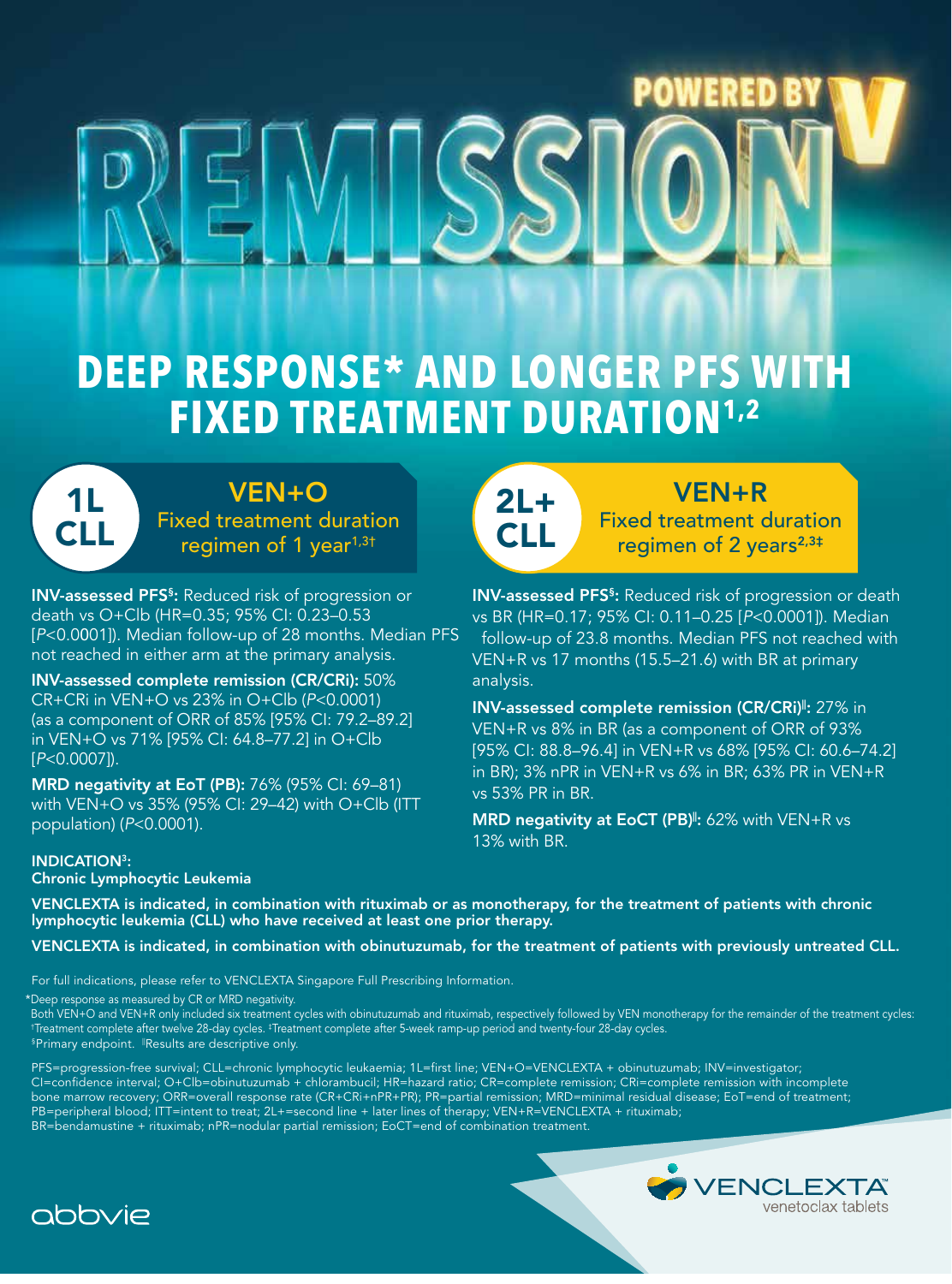

**ENCLEXTA REGIMENS ARE THE ONLY CHEMO-FREE, FIXED-DURATION REGIMENS THAT CAN BE COMPLETED IN 1 OR 2 YEARS1,2**



## TARGET STOP DATE

VENCLEXTA-based regimens give patients a target treatment-completion date



## TIME OFF TREATMENT

Patients have the possibility of a treatment-free period after completing their regimen



## LIMITED TREATMENT EXPOSURE

No additional drug exposure or potentially associated adverse events after treatment is completed



## FIXED COST

VENCLEXTA offers an option with a defined treatment timetable, which may reduce financial burden

## References:

- 1. Fischer K, Al-Sawaf O, Bahlo J, et al. Venetoclax and obinutuzumab in patients with CLL and coexisting conditions. N Engl J Med. 2019;380(23):2225-2236.
- 2. Seymour JF, Kipps TJ, Eichhorst B, et al. Venetoclax -rituximab in relapsed or refractory chronic lymphocytic leukemia. N Engl J Med. 2018;378(12):1107-1120.
- 3. VENCLEXTA™ Singapore Product Information: 28 January 2022

For Healthcare Professionals Only. Full prescribing information available upon request. Adverse event should be reported to AbbVie Pharmacovigilance team at drugsafety.pv@abbvie.com



ABBVIE PTE LTD. 9 North Buona Vista Drive #19-01 The Metropolis Tower One Singapore 138588 Tel +65-6715 8100 Fax +65-6715 8101